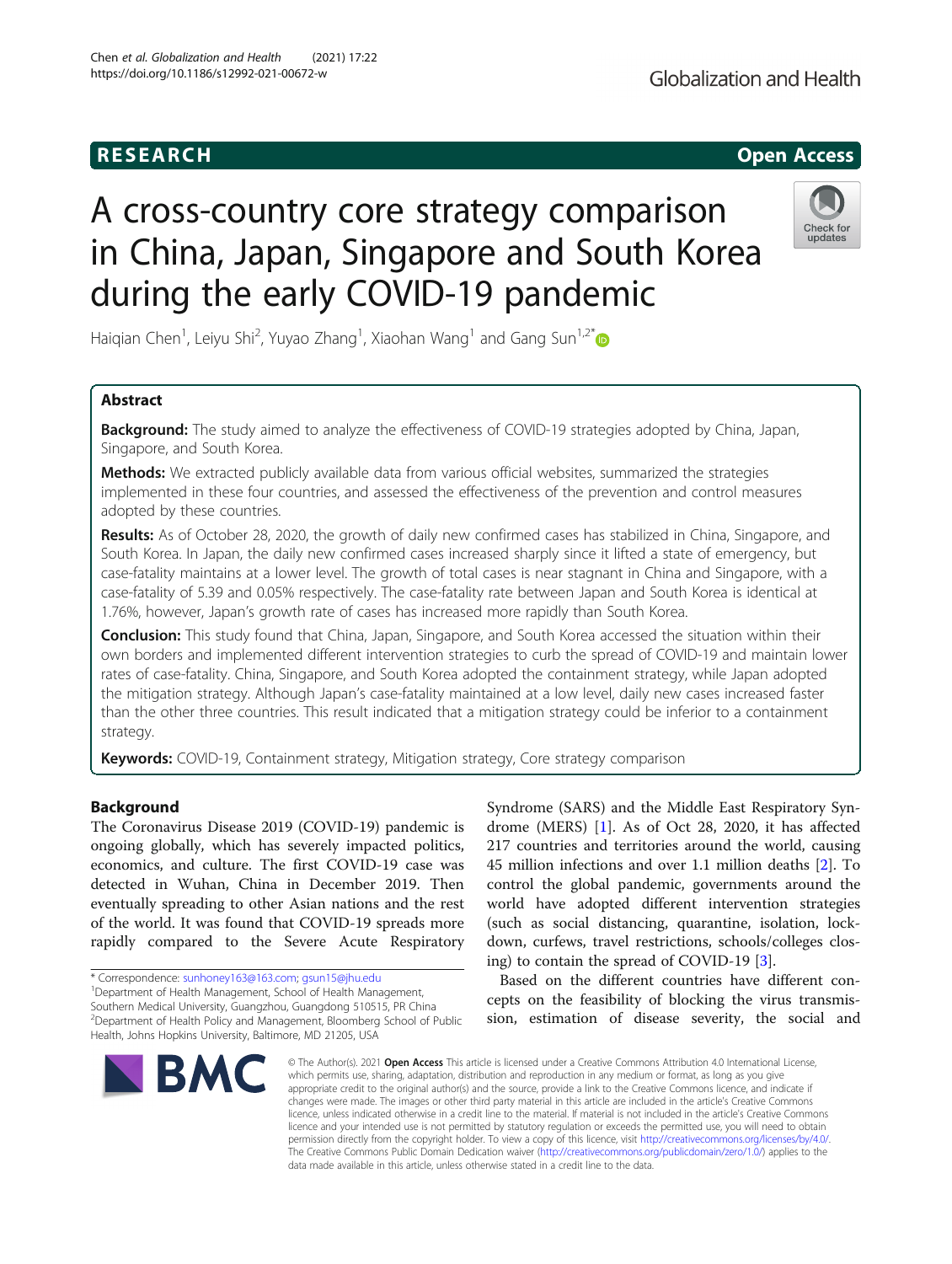economic effects of strategy, the acceptance and willingness of public, and the government willpower and capacity. Some countries adopted a strict containment strategy, which core interventions are proactive in detecting and managing cases, tracing and isolating close contacts, and strictly restricting or controlling population movements when feasible and appropriate [\[4](#page-9-0)]. China, Japan, Singapore, and Thailand are the representative countries for applying these measures. Whereas other countries implemented a relaxed mitigation strategy, which core measures are focus on the treatment of severe cases and utilizing non-pharmaceutical interventions, rather than optimizing the detection and management of each case and close contacts [[5\]](#page-9-0). The typical representative country is Japan, which is located in East Asia. Of course also some European or Americas countries such as the United Kingdom, Italy, France, and the United States.

In this paper, we selected China, Singapore, and South Korea of East Asia. These countries implemented a strict containment strategy response to the earlier outbreak of COVID-19, and the epidemic was well controlled, even blocking the virus transmission successfully in the local area. Besides, we chose Japan as the representative country through adopting a mitigation strategy to control the epidemic, and the COVID-19 cases were not increased rapidly like other countries of Europe. These four countries have been successful in containing the spread of the COVID-19 outbreak by implementing useful containment or mitigation strategies. Focusing on these aspects, our study aimed to analyze the effectiveness of the intervention strategies adopted by China, Japan, Singapore, and South Korea. We hope this comparative analysis may be helpful and guide other countries towards developing an effective containment or mitigation response to limit the further waves from the COVID-19 pandemic.

# Methods

We extracted publicly available epidemiology data (including total confirmed cases, daily new cases, total deaths, and daily new deaths) from official websites, which included data from the National Health Commission of the People's Republic of China, and Johns Hopkins University & Medicine Coronavirus Resource Center. To collect the available policy information and sort it out in chronological order, we searched national documents and responses to COVID-19 through various countries' government web-page, such as media announcements and governmental decrees of these four countries starting from the COVID-19 outbreak.

We assessed the effectiveness of the COVID-19 strategies adopted by these countries through combining the strategies of the four countries with the total confirmed cases, daily new cases, and case-fatality rate.

# Results

# National response in China, Japan, Singapore, and South Korea

# $China$

In late December 2019, COVID-19 broke out in Wuhan, China, becoming the first country affected by this virus. On January 23, 2020, China locked down and initiated a large-scale public health intervention. In essence, China's core prevention and control interventions were the "four early's" measures and the centralized management of "four categories of patients". The "four early's" means that COVID-19 patients should be early detected, reporting, isolated, and treated. And the centralized management of "four categories of patients" is that all confirmed patients were transferred to the hospitals for centralized treatment, suspected patients, febrile patients who might be carriers, and close contacts were sent to designated venues for isolation and medical observation. These policies effectively isolated the source of infection and limited the possibility of alternative transmission routes, while preventing cross-infection. China has curbed the spread of the epidemic across the country through tracing, isolating, and treating COVID-19 patients. On April 8, 2020, Wuhan city was reopened and China had entered into a phase of ongoing prevention and control. Table [1](#page-2-0) summarizes China's major containment strategies.

### **Singapore**

On Jan 23, 2020, the Ministry of Health (MOH) in Singapore confirmed the first case of COVID-19. Singapore responded rapidly and aggressively to the virus imposing strict border control measures to prevent imported cases. With positive cases increasing on February 4th, the Singapore government instituted regular community prevention and control measures and initiated a hierarchical diagnosis and treatment mechanism. Before April, the effect of epidemic prevention and control was effective, resulting in only two total deaths. However, with the uncontrolled outbreak of COVID-19 in dormitories of migrant workers, the number of cases increased rapidly. Since April 7, Singapore implemented blocking measures and quarantined migrant workers to contain the outbreak. The blocking measures relaxed in three stages after June to gradually restore normal social life. Table [2](#page-3-0) summarizes Singapore's containment strategies to control the pandemic.

South Korea In South Korea, the first confirmed case occurred on Jan 20, 2020, followed by a small number of confirmed cases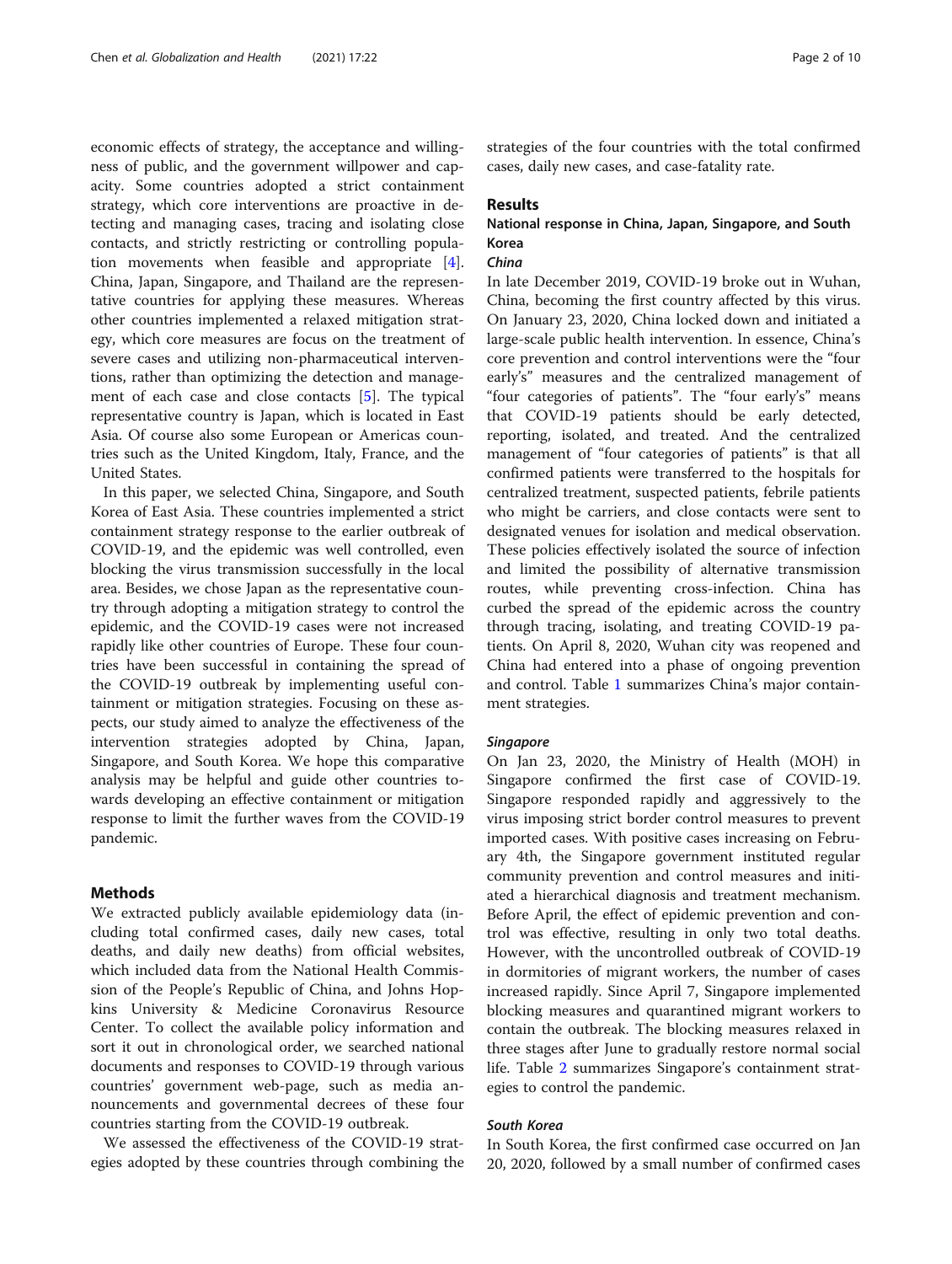<span id="page-2-0"></span>

| <b>Table 1</b> The maior epidemic prevention and control measures in China |
|----------------------------------------------------------------------------|
|----------------------------------------------------------------------------|

|                                       | SN Strategy                                                                  | Key elements                                                                                                                                                                                                                                                                                                                                                                                                                                                                                                                                                                                                                                               |
|---------------------------------------|------------------------------------------------------------------------------|------------------------------------------------------------------------------------------------------------------------------------------------------------------------------------------------------------------------------------------------------------------------------------------------------------------------------------------------------------------------------------------------------------------------------------------------------------------------------------------------------------------------------------------------------------------------------------------------------------------------------------------------------------|
| Classification of infectious diseases |                                                                              | On Jan 20, 2020, the COVID-19 included in category B infectious diseases, and adopted pre-<br>vention and control measures for Category A infectious diseases.                                                                                                                                                                                                                                                                                                                                                                                                                                                                                             |
| 2                                     | Lockdown Wuhan city                                                          | On Jan 23, 2020, Chinese authorities adopted unprecedented measures to contain the virus,<br>putting Wuhan city in lockdown. Flights and trains were suspended, and roads were closed.<br>People were told to cannot to leave Wuhan and isolated at home. On April 8, Wuhan<br>reopened.                                                                                                                                                                                                                                                                                                                                                                   |
| 3                                     | Establishing the command system to prevent<br>the COVID-19                   | On Jan 25, a leading group was set up by the central government to respond to the COVID-<br>19 outbreak and designated guidance groups to Hubei province and other hard-hit areas.                                                                                                                                                                                                                                                                                                                                                                                                                                                                         |
| $\overline{4}$                        | Centralized deployment of materials for<br>epidemic prevention and control   | (1) Mobilizing health care workers to support Hubei province and implementing the plan of<br>"Pairing assistance". As of March 8, there were 346 medical teams with 42,600 medical<br>personnel, supporting Wuhan city and Hubei Province.<br>(2) Establishing Huoshenshan Hospital and Leishenshan Hospital with 1000 and 1600 beds<br>respectively in a short time, and launching 16 Fangcang shelter hospitals, which treated more<br>than 12,000 patients in<br>Wuhan.<br>(3) To ensure the normal operation of the society and implementation of quarantine<br>measures, the government also mobilized more medical supplies and daily necessities to |
| 5                                     | Implementing massive public health measures<br>throughout the entire country | Hubei province.<br>(1) Raising the public health emergency response to the highest level in all localities.<br>(2) Temperature screening point was established in various public places nationwide.<br>(3) Implementing closed or grid management of communities nationwide. Residents were<br>required to take body temperature when they went into communities; imposing extensive<br>public education to residents: home isolation for 14 days after cross-regional travel, wore<br>masks, observe social distancing, reduced public gathering.<br>(4) Taking effective measures to avoid public gatherings and cross infection, such as extended       |
|                                       |                                                                              | Spring Festival holidays; closed entertainment venues, schools, and workplaces, banned public<br>gatherings, and encouraged people to telecommute. Public service places that need to be<br>open must take body temperature and wear masks.                                                                                                                                                                                                                                                                                                                                                                                                                |
| 6                                     | Classifying management of "four categories of<br>personnel"                  | Since Feb 2, Wuhan has implemented the classified management of "four categories of<br>personnel"(confirmed cases, suspected cases, febrile patients who might be carriers, and close<br>contacts classified management in designated facilities), ensuring that all of these patients<br>were detected, treated and isolated.                                                                                                                                                                                                                                                                                                                             |
| 7                                     | "Four early's" measures                                                      | (1) On Feb 3, President Xi Jinping said that need to further strengthen prevention and<br>control, and strictly implement the "four early's" measures of early detection, early reporting,<br>early isolation, and early treatment.<br>(2) He also said that should be saving lives by improving admission and cure rate, and<br>reducing infection and mortality rate.                                                                                                                                                                                                                                                                                    |
| 8                                     | Epidemic prevention and control enter into<br>normal stage                   | Since April 29, China's epidemic situation has been sporadic on the whole, with sporadic<br>cases causing clusters in some areas. Imported cases transmission is almost brought under<br>control, which means that China's epidemic prevention and control entry into a normal stage.                                                                                                                                                                                                                                                                                                                                                                      |

1 month later. A large number of confirmed cases emerged related to a religious group called Shincheonji after Feb 20, and the number of confirmed cases increased rapidly. By March 6, the epidemic of South Korea had stabilized and the daily new cases had dropped. In the early stages of the COVID-19 outbreak, the Korean government adopted some measures (massive testing, drive-through screening points, strict social distancing) to contain the spread of the epidemic that ultimately had great results. So the Korean government relaxed restrictions and began to enter a phase of limited control measures that started on May 6th. Table [3](#page-4-0) summarizes the containment strategies implemented by South Korea.

The first confirmed case of COVID-19 in Japan was reported on Jan 15, 2020. Since Jan 21, the government had issued a level of risk alert to the public and implemented a series of border control measures to prevent the spread of COVID-19. As the rate of transmission increased in February and March, the Ministry of Health, Labour and Welfare issued the "Basic Policy on COVID-19 Countermeasures", and the prime minister called on the public to conduct "self-restraint". The prime minister declared a 1-month "state of emergency" order on April 7 and lifted the order nationwide on May 25. The outbreak in Japan continued to rebound in July and August, but the government did not take or advocate any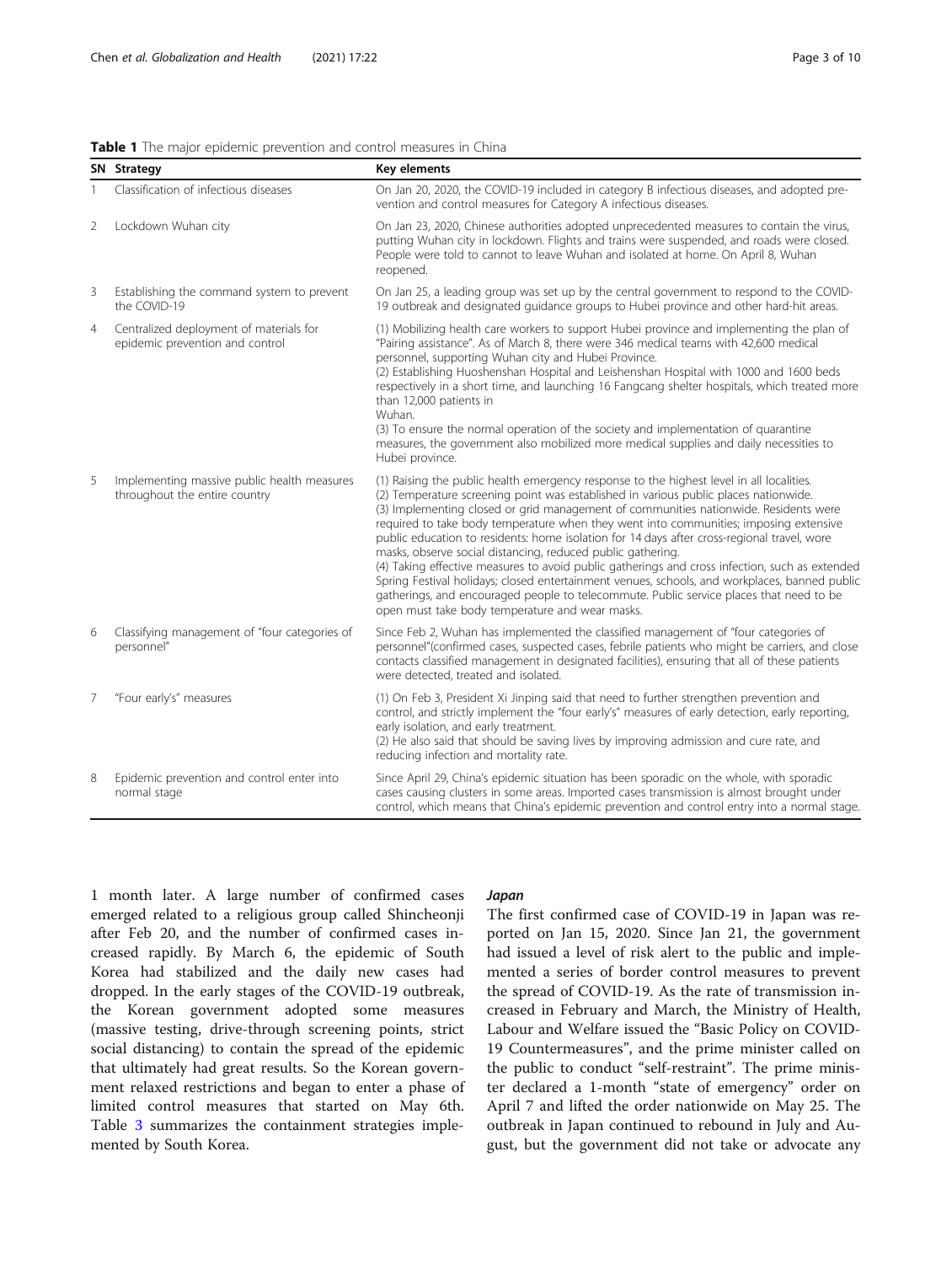|                | SN Strategy                                   | Key elements                                                                                                                                                                                                                                                                                                                                                                                                                                                                                                                                                                                                     |  |
|----------------|-----------------------------------------------|------------------------------------------------------------------------------------------------------------------------------------------------------------------------------------------------------------------------------------------------------------------------------------------------------------------------------------------------------------------------------------------------------------------------------------------------------------------------------------------------------------------------------------------------------------------------------------------------------------------|--|
|                | Escalating border control<br>measures         | (1) Since Jan 3, 2020, temperature and health screening of incoming travelers from Wuhan and extended to all<br>travelers since Jan 29, is in place at all ports of entry.<br>(2) Since Feb 1, Singapore imposed entry restrictions on visitors from China; returning residents and long-term<br>pass holders are subject to a 14-days quarantine.<br>(3) Since March 24, prohibiting short-term visitors and cruise ship stops.<br>(4) Since March 27, everyone who enters Singapore without a Stay Home Notice at a designated facility must<br>wear an electronic tracker.                                    |  |
| 2              | Established a Multi-Ministry<br>Task<br>Force | On Jan 23, the Singapore government set up a Multi-Ministry Task Force to provide central coordination for<br>Whole-of-Government handling of the COVID-19 outbreak.                                                                                                                                                                                                                                                                                                                                                                                                                                             |  |
| 3              | Healthcare measures                           | (1) Launching the National Centre for Infectious Diseases (NCID), a 330-bed purpose-built infectious diseases<br>management facility with integrated clinical, laboratory, and epidemiologic functions, to isolate and treat the<br>confirmed patients.<br>(2) Activating a network of more than 800 Public Health Preparedness Clinics (PHPCs) to enhance management<br>of respiratory infections in the primary care setting and incentivize residents to seek care at these PHPCs.<br>(3) Big Box was transformed into community care facilities to treat and isolate mild patients.                          |  |
| $\overline{4}$ | Surveillance and containment<br>measures      | (1) The MOH of Singapore established suspected cases of COVID-19 criteria and continuously updated them as<br>the global COVID-19 situation evolved.<br>(2) According to the time and distance of contact with the confirmed cases, the contacts were divided into two<br>categories for observation and tracing: asymptomatic close contacts were placed under compulsory quarantine<br>for 14 days, while lower-risk contacts were put on phone surveillance.<br>(3) On March 20, the Singapore government launched the "Trace Together" APP to track close contacts of<br>confirmed cases.                    |  |
| 5              | Strict community and social<br>measures       | (1) Issue a Stay-Home Notice to enforce residents' isolation at home and cannot go out, breaching Stay-Home<br>Notice will be facing a severe fine.<br>(2) Before April 5, the government implemented regular community prevention and control measures: focusing<br>on public health education; suspending large-scale activities, implementing holidays and home quarantine or-<br>ders for different groups, and temperature detection.<br>(3) After April 5, the government implemented strict community and social measures such as closed workplaces<br>and schools, and encouraged people to telecommute. |  |
| 6              | Restored normal social life<br>gradually      | Normal social life gradually restored in three stages since June: safe reopening, security transition, and security<br>state. Since June 2, Singapore relaxed the blockade measures and enter into a "safe reopening" phase.                                                                                                                                                                                                                                                                                                                                                                                     |  |

# <span id="page-3-0"></span>Table 2 the major epidemic prevention and control measures in Singapore

restrictive measures. Table [4](#page-5-0) summarizes the major mitigation strategies implemented by Japan.

# Results of the prevention and control measures in China

Figure [1](#page-6-0) shows the COVID-19 outbreak curve and timeline of implementation of major interventions in China. The confirmed cases of COVID-19 increased exponentially since late January 2020. Especially on Feb 12, the daily new confirmed cases reached a peak with 15,152 cases because Hubei health authorities counted clinically diagnosed cases as confirmed, which resulted in a sharp increase in daily new confirmed cases. Responding to the virus, the Chinese authorities adopted unprecedented containment strategies in mid-January. Such as lockdown epicenter infection areas—Wuhan city on Jan 23. After lockdown, the government classified management of "four categories personnel on Feb 2, built the makeshift hospitals and in operation on Feb 5, paired assistance Wuhan city on Feb 13, and launched massive community screening on Feb 19. These extremely aggressive measures contained a growing epidemic and stopped it in its trajectories in China. The daily new confirmed cases are from thousands per day at the peak down to a couple of dozen since early March. Since April 29, China has entered into an ongoing prevention and control stage and focused on the inbound epidemic.

# Results of the prevention and control measures in Singapore

Figure [2](#page-6-0) shows the COVID-19 outbreak curve and timeline of implementation of major interventions in Singapore. Singapore responded rapidly and aggressively to the COVID-19 outbreak and implemented strict containment measures in the early phase. Such as the authorities established a Multi-Ministry Task Force on Jan 23, 2020, returning residents or long-term pass holders are subjected to a 14-days quarantine since Feb 1, activated a network of more than 800 PHPCs on Feb 10, and launched the "Trace Together" APP on March 30. So the daily new confirmed cases remain at a low level. But since April 2020, the daily new confirmed cases increased sharply due to the migrant worker dormitory outbreaks. In response to the new cluster infections, Singapore authorities quickly tightened entry restrictions, closed nonessential business, and reinforced strict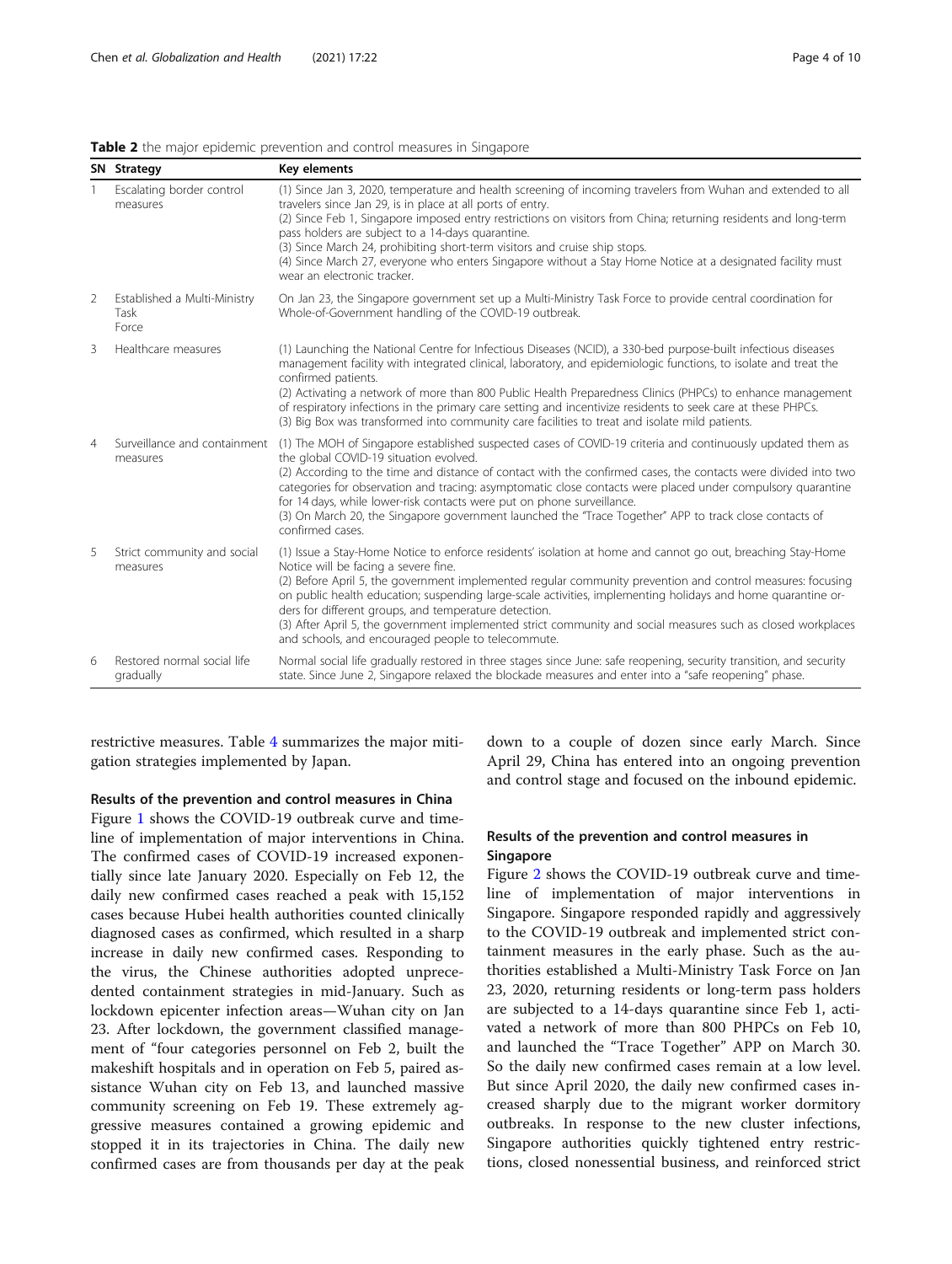| SN Strategy<br>Key elements |                                                           |                                                                                                                                                                                                                                                                                                                                                                                                                                                                                                                                                                                                                                                                                                                   |  |
|-----------------------------|-----------------------------------------------------------|-------------------------------------------------------------------------------------------------------------------------------------------------------------------------------------------------------------------------------------------------------------------------------------------------------------------------------------------------------------------------------------------------------------------------------------------------------------------------------------------------------------------------------------------------------------------------------------------------------------------------------------------------------------------------------------------------------------------|--|
|                             | Activated the National Emergency<br>response system       | (1) Jan 27, Raising the public alert level to orange (3 out of 4 levels).<br>(2) Feb 23, Raising the public alert to the highest level.                                                                                                                                                                                                                                                                                                                                                                                                                                                                                                                                                                           |  |
| 2                           | Border control measures                                   | (1) Since Feb 4, 2020, a special entry procedure was introduced for all passengers entering South<br>Korea from China and gradually extended to all global arrivals.<br>(2) Since April 1, all travelers entering Korea are subject to a 14-day quarantine from the day after<br>arrival.                                                                                                                                                                                                                                                                                                                                                                                                                         |  |
| 3                           | Screening and testing measures                            | (1) On Feb 18, nationwide screening for workers at nursing homes.<br>(2) On Feb 23, launching Drive-through screening centers.<br>(3) On Feb 24, screening all members of Shincheonji religious group.                                                                                                                                                                                                                                                                                                                                                                                                                                                                                                            |  |
| $\overline{4}$              | Implementing massive public health<br>measures nationwide | (1) On Feb 17, public relief hospitals in operation.<br>(2) On Feb 22, the Korean government suspended religious activities held indoors or other outdoor<br>activities in densely populated areas, called for citizens to cooperate with epidemic prevention work.<br>(3) On March 2, the reopening time of schools and kindergartens was postponed from March 9 to<br>March 23 in South Korea.<br>(4) Since March 6, the Korean government banned the export of masks, and restricted the purchase of<br>masks, nationwide distribution of public face masks on March 8.<br>(5) On April 11, the government required that people who breached the self-quarantine rule should<br>be worn electronic wristbands. |  |
| 5                           | Blockade measures                                         | The South Korean government imposed strict blockades in Daegu city and North Gyeongsang<br>province on Feb 25.                                                                                                                                                                                                                                                                                                                                                                                                                                                                                                                                                                                                    |  |
| 6                           | Strict social distancing measures                         | (1) Citizens in South Korea must wear a mask when they take public transportation such as buses and<br>taxis since May 26.<br>(2) On 28 June, the Korean government released the three phases of social distancing measures and<br>their epidemic prevention strategies.<br>(3) The Korean government declared a secondary level of social distance and banned gatherings of 50<br>people indoors on August 18 due to a new religious cluster infection.<br>(4) Banning gatherings of more than ten people since August 21.<br>(5) Forcing people to wear face masks in the South Korean capital Seoul since August 24.                                                                                           |  |
| 7                           | Relaxed epidemic prevention measures                      | (1) Since April 19, the Korean government softened social distancing measures.<br>(2) On May 6, South Korea began to enter the phase of normal life and epidemic prevention and<br>control.                                                                                                                                                                                                                                                                                                                                                                                                                                                                                                                       |  |

<span id="page-4-0"></span>Table 3 the major epidemic prevention and control measures in South Korea

order on social distancing since April 5. So since August, the daily new confirmed cases have decreased.

# Results of the prevention and control measures in South Korea

Figure [3](#page-7-0) shows the COVID-19 outbreak curve and timeline of implementation of major interventions in South Korea. In the early stage of the COVID-19 outbreak, the Korean government raised the public alert level to orange (3 out of 4 levels) on Jan 27, 2020. A Special Entry Procedure was introduced for all passengers entering South Korea from China and gradually extended to all global arrivals since Feb 4, and raised the public alert to the highest level and launched Drive-through screening centers on Feb 23. These containment measures had led to the daily new confirmed cases of South Korea were a single-digit increase. However, the epidemic curve has risen rapidly since Feb 19, 2020, this was linked to the new cluster infection of Shincheonji (a Korean religious movement from Daegu). Responding to this outbreak, the South Korean government imposed strict blockades in Daegu city and North Gyeongsang province on Feb 25, distributed public face masks nationwide on March 8. All travelers entering South Korea are subject to a 14 day quarantine from the day after arrival since April 1 and required that people who breached the selfquarantine rule should be worn electronic wristbands on April 11. So the daily new confirmed cases have dropped. But since mid-August, the daily new confirmed cases appeared a rapid increase due to an again cluster infection of the church.

# Results of the prevention and control measures in Japan

Figure [4](#page-7-0) shows the COVID-19 outbreak curve and timeline of implementation of major interventions in Japan. At the initial stage of the COVID-19 epidemic, the Japanese Ministry of Foreign Affairs gradually raised the risk alert level for the epidemic in January. In February, the decree allow suspected patients to accept quarantines and be hospitalized, and the prime minister recommended that self-restraint remains for 2 weeks. In March, nationwide school closure and the authorities issued strict border control measures. So the daily new confirmed cases increased slowly. But since April 2020, the daily new confirmed cases have increased rapidly. In response to the increase of the daily confirmed cases,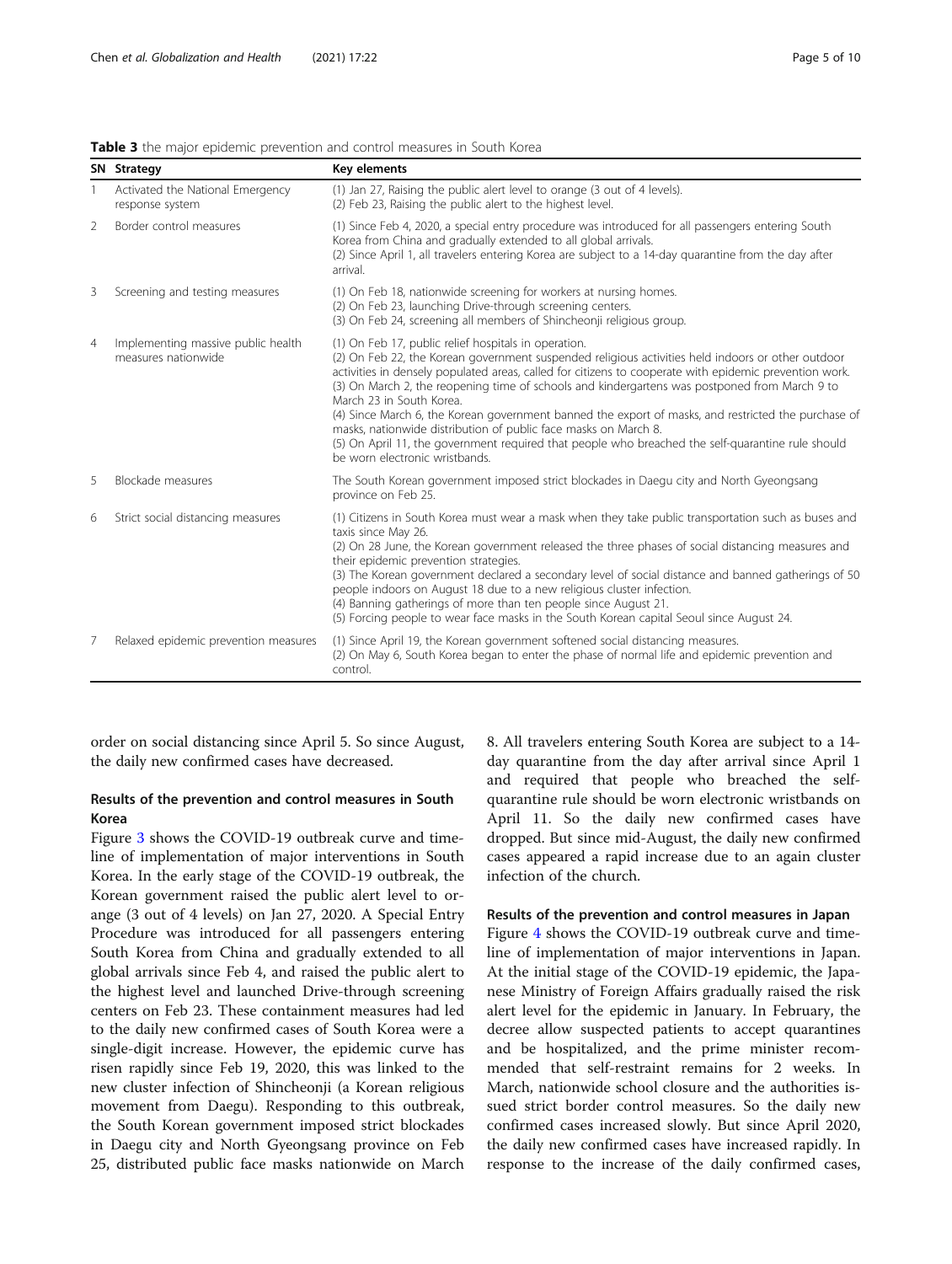<span id="page-5-0"></span>

|  |  |  | Table 4 the major epidemic prevention and control measures in Japan |  |  |  |
|--|--|--|---------------------------------------------------------------------|--|--|--|
|--|--|--|---------------------------------------------------------------------|--|--|--|

|                | SN Strategy                                                                                                        | Key elements                                                                                                                                                                                                                                                                                                                                                                                                                                                                                                                                                                                                                                                                                                                                                                                                                                                                         |
|----------------|--------------------------------------------------------------------------------------------------------------------|--------------------------------------------------------------------------------------------------------------------------------------------------------------------------------------------------------------------------------------------------------------------------------------------------------------------------------------------------------------------------------------------------------------------------------------------------------------------------------------------------------------------------------------------------------------------------------------------------------------------------------------------------------------------------------------------------------------------------------------------------------------------------------------------------------------------------------------------------------------------------------------|
|                | Issued risk alert to the public                                                                                    | (1) On Jan 21, issued level 1 risk warning of infectious diseases to the whole of<br>China.<br>(2) On Jan 23, issued level 2 risk warning of infectious diseases to Wuhan, China.<br>(3) On Jan 24, issued level 3 risk warning of infectious diseases to the whole of<br>Hubei province, including Wuhan city, and suspended travel in China's Hubei<br>province.                                                                                                                                                                                                                                                                                                                                                                                                                                                                                                                   |
| $\overline{2}$ | Border control measures                                                                                            | (1) On 28 January, the Cabinet of Japan decided to designate novel Coronavirus<br>infectious diseases as "designated diseases" based on the Law of infection and<br>"quarantine diseases" based on the Quarantine Law. Infected people are banned<br>from entering Japan. On Feb 1, the decree allowed authorities to require<br>suspected patients to accept quarantines and be hospitalized, and banning<br>travelers from China's Hubei and Zhejiang provinces.<br>(2) On April 3, Japan tightened border control measures, banning foreigners from<br>73 countries and regions, including China. In addition, a person who enters Japan<br>from all countries and regions, whether foreigners or Japanese, are required to be<br>quarantined at home for 14 days.                                                                                                                |
| 3              | The Ministry of Health, Labour, and Welfare launched the<br>"Basic Policies for Novel Coronavirus Disease Control" | (1) The policies suggested citizens wash hands frequently, observe cough<br>etiquette, and avoid public gatherings. It is also suggested that school closure,<br>companies staggered commute.<br>(2) Patients with mild flu-like symptoms should stay at home<br>unless otherwise specified, and seek medical care after consulting the call center<br>or a family doctor if their conditions change. The elderly and those with<br>underlying diseases are encouraged to seek appropriate medical care at the early<br>stage, given their vulnerability to the infection.<br>(3) Establish the surveillance system to grasp the situation of epidemic in Japan,<br>while switching to use of PCR test for the confirmation of diagnosis necessary to<br>treat pneumonia patients who require hospitalization, in communities where the<br>number of patients continues to increase. |
| $\overline{4}$ | Prime Minister Calls for "self-restraint"                                                                          | On Feb 26, the prime minister recommended that self-restraint remain 2 weeks,<br>so the concerts and theaters were suspended or postponed nationwide. On<br>March 10, the requirement expended the time of self-restraint with 10 days.                                                                                                                                                                                                                                                                                                                                                                                                                                                                                                                                                                                                                                              |
| 5              | The prime minister called for nationwide school closure                                                            | The prime minister called for primary and secondary schools across the country<br>to suspend classes from March 2 to March 20.                                                                                                                                                                                                                                                                                                                                                                                                                                                                                                                                                                                                                                                                                                                                                       |
| 6              | Declared "state of emergency" order                                                                                | (1) The prime minister declared a "state of emergency" order and the<br>establishment of the "new lifestyle" that prevents the spread of infection,<br>including avoiding "3 Cs" (closed spaces, crowded places, and close-contact set-<br>tings) and basic counter-infection measures such as keeping distance, wearing a<br>mask, and washing hands.<br>(2) On May 25, Japan lifted the "state of emergency" order nationwide.                                                                                                                                                                                                                                                                                                                                                                                                                                                     |

Japan tightened border control measures, banning foreigners from 73 countries and regions, including China on April 3. Meanwhile, the Japanese prime minister announced a state of emergency to contain the outbreak on April 7, and in late-May, the epidemic curve dropped. So on May 25, the Japanese government lifted a state of emergency. However, the epidemic rebound since July and the daily new confirmed cases increased more sharply than before.

# The total confirmed cases, total deaths, and mortality of four countries

Figure [5](#page-8-0) shows the total confirmed cases, total deaths, and mortality of the four countries. As of October 28, the total confirmed cases of these four countries remain under 100,000 with Japan having the highest. In four countries, China's case-fatality is highest at 5.39%, Singapore's case-fatality is lowest at 0.05%, and the casefatality of South Korea and Japan are the same with 1.76%.

# **Discussion**

Our study presents the COVID-19 situations and evaluated the efficiency of the prevention and control measures in China, Japan, Singapore, and South Korea. We found that the epidemic of China, Singapore, and South Korea was well control through implementing a containment strategy. Whereas, Japan has adopted a mitigation strategy, averting a rapid increase of COVID-19 cases. But mitigation strategy is unlikely to block the virus transmission, so the second wave epidemic of Japan seems to increase more sharply than before. Fortunately, these four countries have kept the new infection numbers at a low level, whether China, Singapore, and South Korea had imposed a containment strategy or Japan had utilized a mitigation strategy.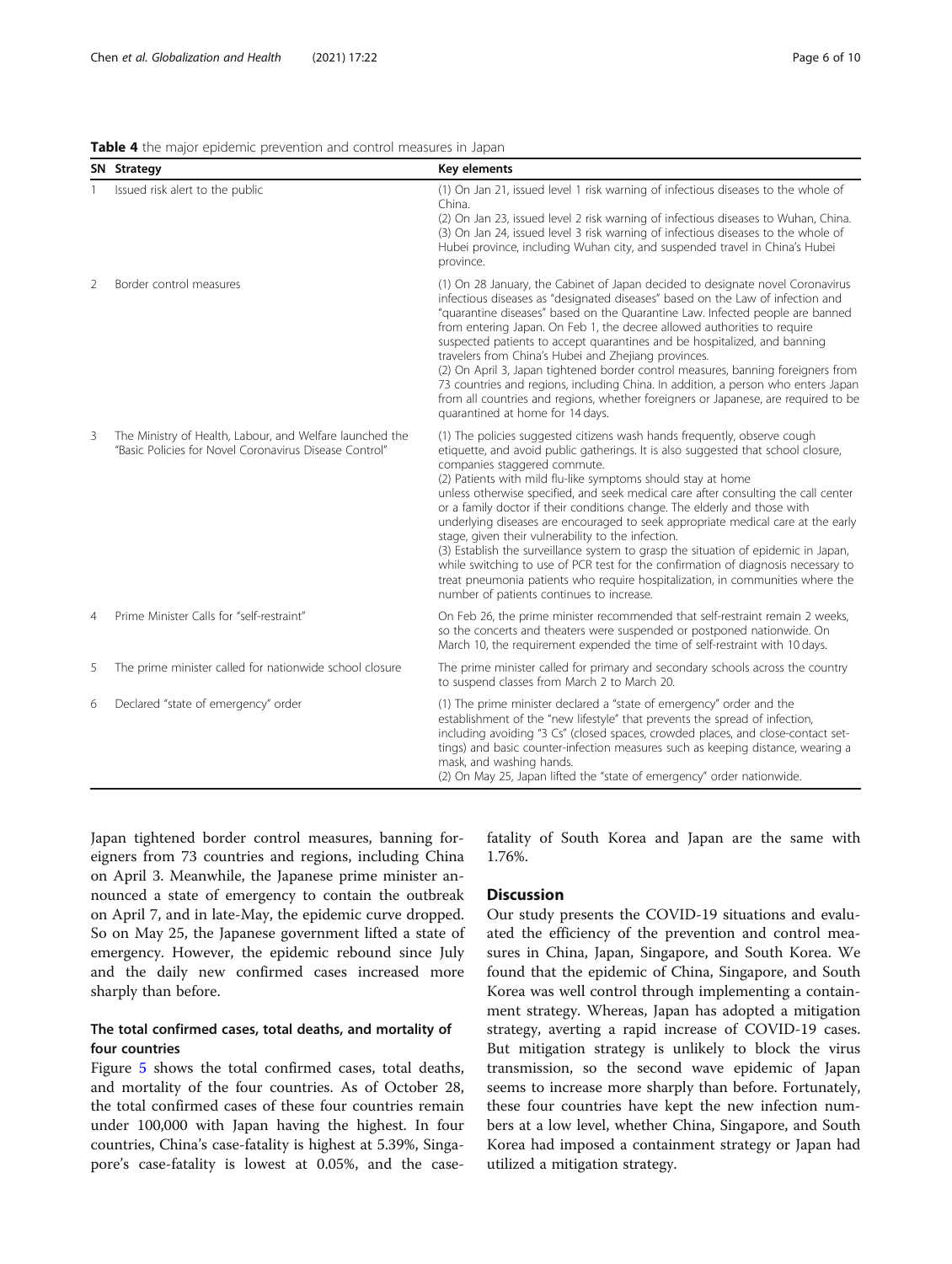<span id="page-6-0"></span>

"four categories of personnel". ⑥ On Feb 5, makeshift hospitals in operation. ⑦ On Feb 13, pairing assistance. ⑧ On Feb 19, launching massive community screening. ⑨ On April 8, lifted the lockdown of Wuhan city. ⑩ On April 29, China had entered into a phase of ongoing prevention and control

# Containment strategy

Whether in China and South Korea that the epidemic was serious in the early stage, or in Singapore that the imported epidemic was predominant, the epidemic has been better controlled by actively adopting rigorous containment strategies, even interrupting the local

transmission of the virus. Except for China, which had a high rate of case-fatality (5.39%) in its early phase due to the crowding out of medical resources, both Singapore and South Korea had relatively low case-fatality with 0.05 and 1.76% respectively. But some policy disparities existed among these three countries.



Fig. 2 COVID-19 outbreak curve and timeline of implementation of major interventions in Singapore. Note: ① On Jan 23, the first case of COVID-19 was reported and established a Multi-Ministry Task Force. ② Since Feb 1, Singapore imposed entry restrictions on visitors from China; returning residents and long-term pass holders are subject to a 14-days quarantine. ③ On Feb 10, Activating a network of more than 800 (PHPCs). ④ On Feb 18, issued isolation decree. ⑤ Since March 17, inbound travelers who have symptoms such as fever and cough must take throat swabs. ⑥ On March 30, the government of Singapore launched the "Trace Together" APP. ⑦ Since March 24, prohibiting short-term visitors and cruise ship stops. ⑧ Since March 27, everyone who enters Singapore without a Stay Home Notice at a designated facility must wear an electronic tracker. ⑨ Since April 5, the government implemented strict community and social measures and encouraged people to telecommute. ⑩ Since June 1, normal social life has gradually been restored in three stages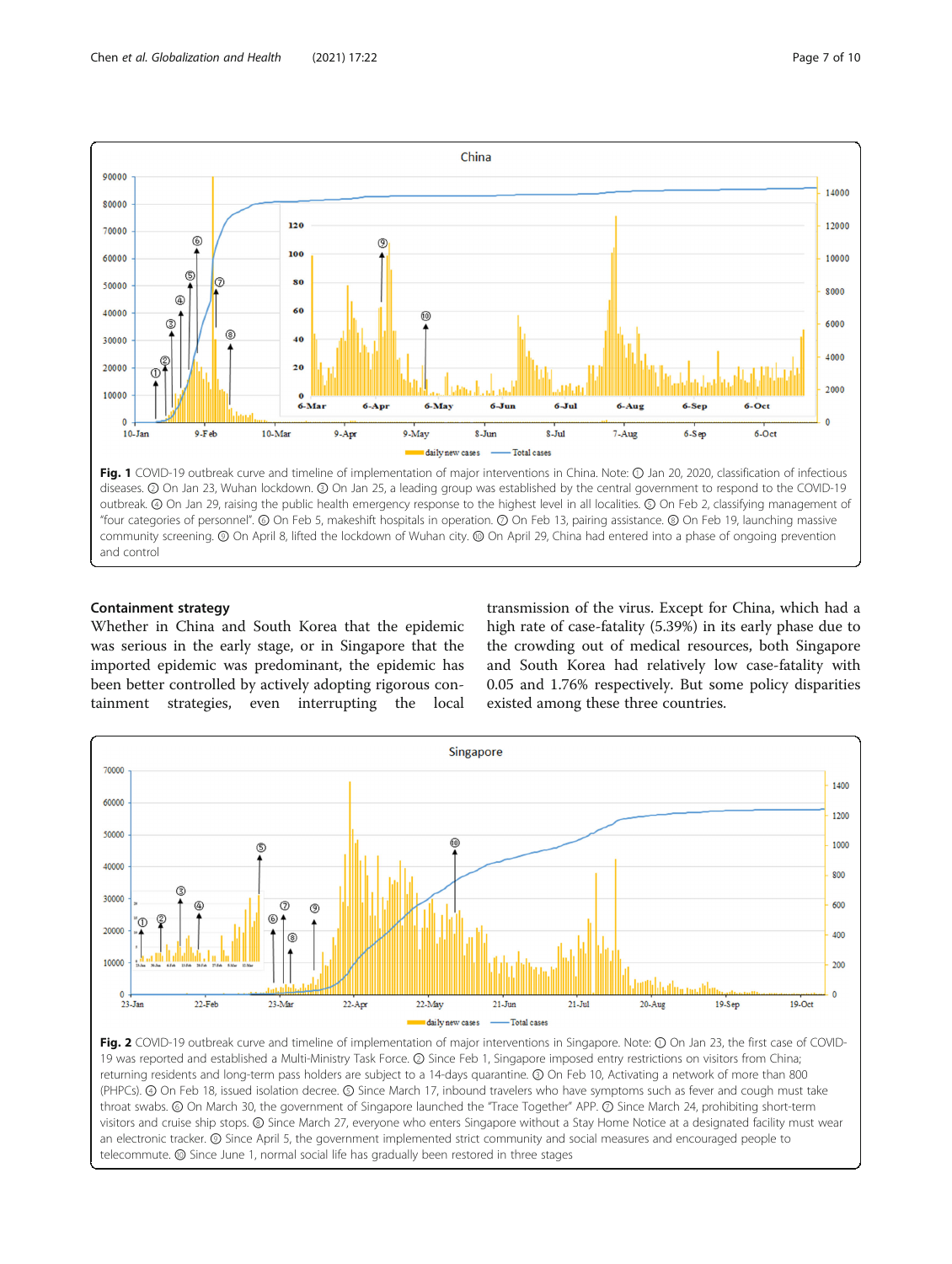<span id="page-7-0"></span>

level to orange (3 out of 4 levels). ② Since Feb 4, a special entry procedure was introduced for all passengers entering South Korea from China and gradually extended to all global arrivals. ③ Feb 23, raising the public alert to the highest level and launching Drive-through screening centers. ④ On Feb 25, the Korean government imposed strict blockades in Daegu city and North Gyeongsang province. ⑤ On March 8, the nationwide distribution of public face masks. ⑥ Since April 1, all travelers entering South Korea are subject to a 14-day quarantine from the day after arrival. © On April 11, the government required that people who breached the self-quarantine rule should be worn electronic wristbands. ⑧ On April 19, softening social distancing measures. ⑨ On May 6, South Korea began to enter the phase of normal life and epidemic prevention and control. ⑩ On August 18, the Korean government declared a secondary level of social distance and banned gatherings of 50 people indoors



Fig. 4 COVID-19 outbreak curve and timeline of implementation of major interventions in Japan. Note: 1 On Jan 21, issued level 1 risk warning of infectious diseases to the whole of China. ② On Jan 23, issued level 2 risk warning of infectious diseases to Wuhan, China. ③ On Jan 24, issued level 3 risk warning of infectious diseases to the whole of Hubei province, including Wuhan city, and suspended travel in China's Hubei province.④ On Feb 1, the decree allowed authorities to require suspected patients to accept quarantines and be hospitalized, and banning travelers from China's Hubei and Zhejiang provinces. ⑤ On Feb 26, the prime minister recommended that self-restraint remains for 2 weeks, so the concerts and theaters are suspended or postponed nationwide. ⑥ On March 2, nationwide school closure. ⑦ On March 9, Japanese who entered from China and South Korea should be isolated at designated places. ⑧ On March 31, Japan prohibited visitors entering from 49 countries or regions (such as United States, England, China, South Korea, and so on), and also advised their citizens not to travel to these countries and regions. ⑨ On April 3, Japan tightened border control measures, banning foreigners from 73 countries and regions, including China. ⑩ On April 7, the prime minister declared a "state of emergency" order and the establishment of the "new lifestyle" that prevents the spread of infection, including avoiding "3Cs" (closed spaces, crowded places, and close-contact settings). @ On May 25, Japan lifted the "state of emergency" order nationwide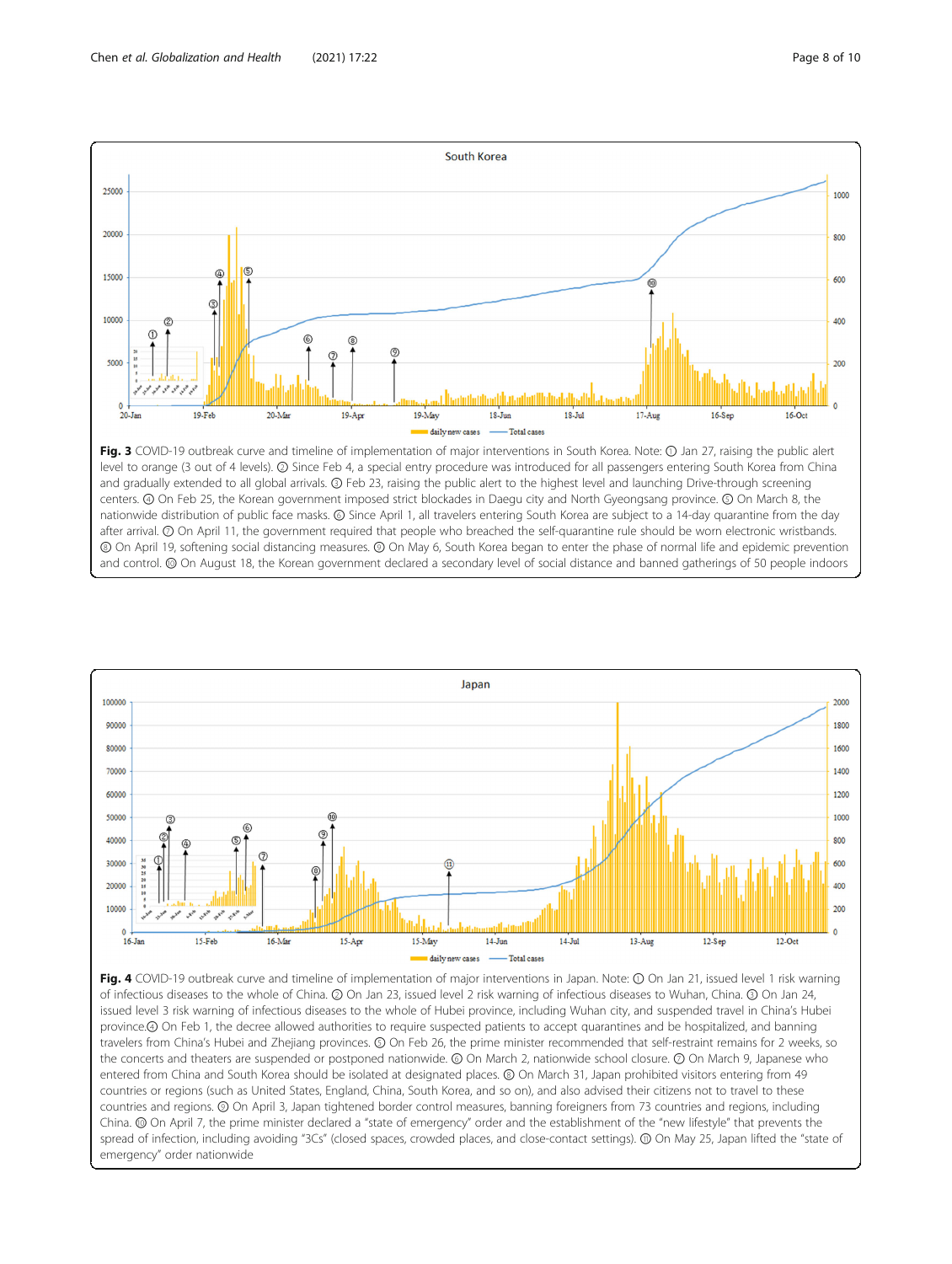<span id="page-8-0"></span>

China, which was affected by the novel coronavirus from the early stages, instituted unprecedented containment measures—locking down Wuhan city to block the COVID-19 transmission. Subsequently, varying degrees of intra-area and inter-area transportation restrictions were applied across the country, from big cities to small villages, for at least 1 month [\[5](#page-9-0)]. After locking down infectious areas, the Chinese government proactive in finding and managing "four categories of personnel" — confirmed cases, presumptive cases, fever cases, and close contacts. Furthermore, to control the source of infection and prevent the virus spreading to the wider regions, the authorities do the utmost efforts to quarantine or treat these patients through increasing designated hospitals or facilities, establishing makeshift hospitals, and mobilizing health care workers to assistance Hubei province [[6](#page-9-0)]. Meanwhile, between May 14 and June 1, 2020, a mass citywide nucleic acid screening of the SARS-CoV-2 infection screening program was setting in the post-lockdown Wuhan, recruiting nearly 10 million people [\[7\]](#page-9-0). In this way, these containment measures could as early as possible to control the source of infection and keep a new infection at a low level.

Singapore adopted a containment strategy of flattening the curve, which was minimizing the spread of the virus through early detection, early isolation, and early treatment, avoiding the crowding out of health resources and the collapse of the system  $[8]$  $[8]$ . The most characteristic of Singapore's epidemic control is its strong surveillance system and public health system. To detect cases accurately and effectively, the "Trace Together" APP was launched that allowed authorities to identify individuals who have been in close contact or exposed to infected

patients, and trace their movements on March 20, 2020 [[9\]](#page-9-0). Also, the Singapore government activated a network of more than 800 Public Health Preparedness Clinics (PHPCs) to enhance the management of respiratory infections in the primary care setting, with subsidies extended to Singapore residents to incentivize them to seek care at these PHPCs [\[5,9](#page-9-0)]. Furthermore, most of the COVID-19 patients can also isolated and treated at the National Centre for Infectious Diseases (NCID), a 330-bed purpose-built infectious diseases management facility. Singapore has also implemented other measures to control the spread of COVID-19. To prevent imported cases causing local transmission, strict border measures included temperature and health screening, entry restrictions, and 14-days quarantine orders were implemented [[10\]](#page-9-0). To reduce community transmission, Singapore has implemented strict community and social measures due to rapid increase, through the closure of schools, workplaces, and shops since April 5.

South Korea, a country without extremely regional lockdowns, has greatly slowed the initial epidemic. Korea's containment response mainly its thorough quarantine and contact tracing system. The government made an effort to identify undiagnosed patients immediately after confirming diagnosed patients by tracking their route and finding the infection source. Once someone was identified as close contact, he or she was immediately required to selfisolation, and their health status was constantly monitored by the government. Thereby, they can be diagnosed promptly and received treatments in a timely manner when they develop relevant symptoms, thus lowering morbidity and case-fatality. Furthermore, to sample collection coupled with fast and aggressive testing, drive